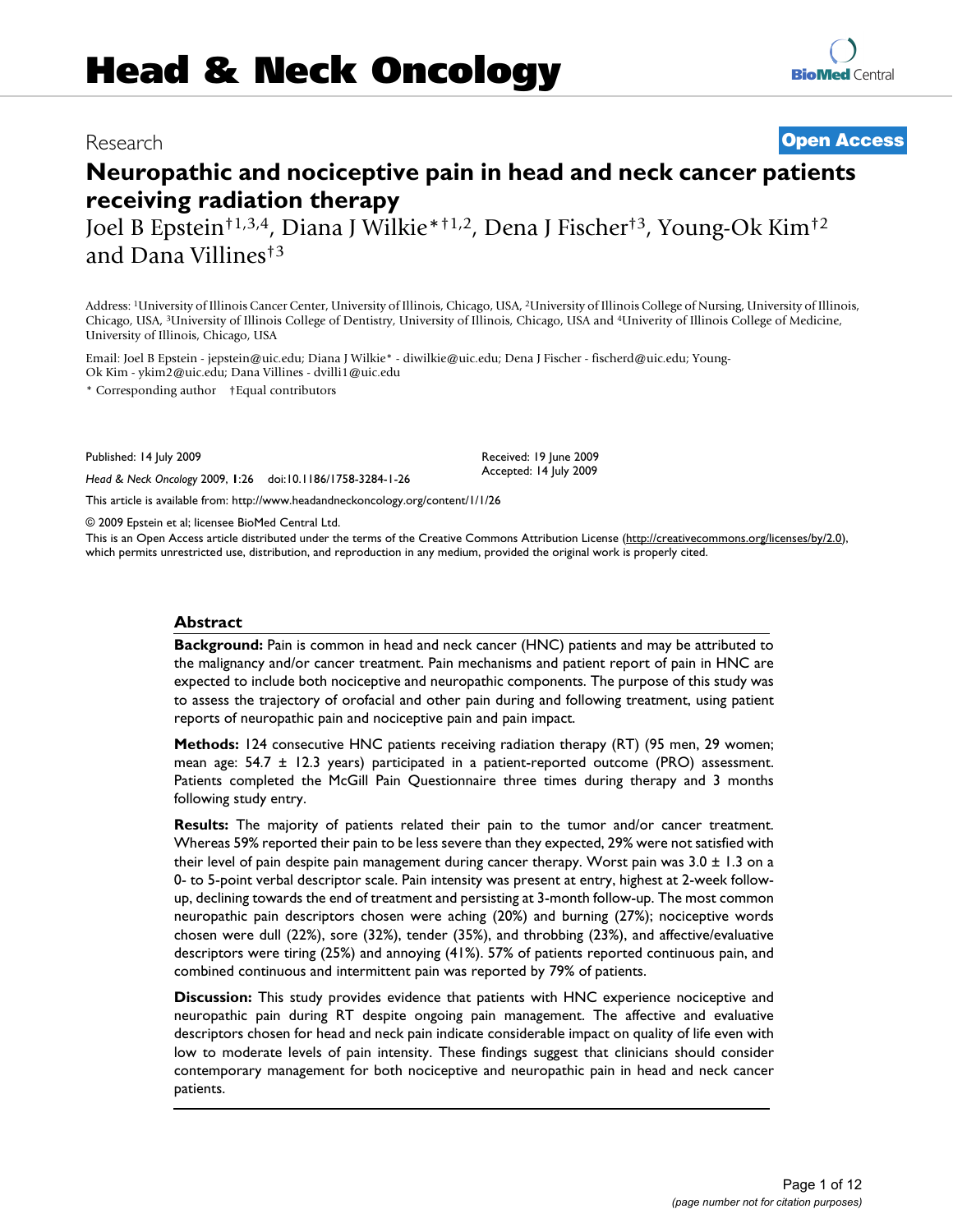### **Background**

Pain is common for the 35,310 people who are diagnosed with head and neck cancer (HNC) in the United States annually [1,2]. HNC pain may arise due to tissue damage from multiple sources such as mucosal injury, invasion of the tumor into somatic tissue (skin, muscle, bone) with inflammation or ischemia, and nerve infiltration or compression [3]. Treatment for HNC involves single or multimodal therapy employing surgery, chemotherapy (CT) and/or radiation (RT), all of which can damage somatic tissues and nerves. These multiple sources of somatic tissue and neural damage from the tumor and cancer treatment result in pain being experienced by all HNC patients [4].

Neuropathic pain is defined by The International Association for the Study of Pain (IASP) as pain initiated or caused by a primary lesion or dysfunction in the nervous system resulting in debilitating pain [5]. Damage to somatic and primary and/or central neurons commonly associated with nociceptive pain may result in neuropathic pain [6-8]. This dysfunction in the nervous system may be exacerbated by persistent unrelieved nociceptive pain associated with the tumor or cancer treatments (e.g., mucositis), thereby producing neuropathic pain. Alteration in pain processing at peripheral sites (such as with mucositis) and central levels (that may occur when mucositis pain is persistent) produces characteristic sensory abnormalities such as hyperalgesia and allodynia [9]. Hyperalgesia is defined as an increased response to a stimulus that is normally painful and allodynia as pain due to a stimulus that does not normally provoke pain [8].

One of the most feared consequences of cancer is the possibility of severe and uncontrolled pain in patients with advanced cancer [10]. In patients with HNC, pain is reported in up to 85% of cases at diagnosis [11,12]. Pain due to soft tissue and bone destruction and nerve injury may involve inflammatory and/or neuropathic mechanisms [13-19]. Further, it is estimated that 45% to 80% of all cancer patients have inadequate pain management [20-22]. Barriers to adequate pain management include patients' reluctance to report pain [23], current pain management practices by health care providers [24] and providers' negative ideas about and regulatory barriers to the use of opioids [25]. In addition, limited understanding of the frequency and role of neuropathic pain mechanisms and the lack of use of management approaches for neuropathic pain may compromise symptom management in cancer patients.

Cancer pain causes increased morbidity, reduced performance status, increased anxiety and depression, and diminished quality of life (QOL) [17,26-28]. Head and neck and oral pain management may be particularly challenging due to the rich innervation of the orofacial region and because oral intake, swallowing, speech and other motor functions of the head and neck and oropharynx are constant pain triggers. In addition, the oral mucosa is susceptible to the effects of systemic chemotherapy and regional radiotherapy, resulting in painful mucositis. The oral microbial flora may cause secondary infection with attendant pain and morbidity.

Pain may be the first symptom in 20% to 50% of all cancer patients [10] due to the malignancy, and oral pain may arise from HNC in up to 85% [10,11] from metastatic disease in the head and neck or due to oral involvement in systemic cancers (e.g., leukemia). In a recent study, investigators identified pain in 56% of patients with HNC at diagnosis, and found mixed nociceptive and neuropathic pain in 93% of those with pain [29]. In a retrospective study of 1,412 patients with oral cancer, pain was identified as the first sign of cancer in 19%, and pain was commonly reported with tumor recurrence [30]. Others reported cancer-related pain in 52% of hospitalized patients, with pain directly due to tumor in 29% and to surgery in 50% [31,32]. In large surveys of pain characteristics in cancer including HNC [17,19], patients suffered pain associated with the tumor (87% to 92.5%), or cancer therapy (17% to 20.8%) or both. In HNC, 78% of patients report pain in the head, face or mouth and 54% in the cervical region or shoulder [19]. In HNC, pain is the major reason (up to 85%) for seeking care [33], but at diagnosis pain is usually of low intensity (mean 10-cm visual analogue scale [VAS] = 3). Orofacial pain associated with cancer management is a well-recognized adverse effect of treatment, but whether this represents nociceptive or neuropathic mechanisms is not well defined. Pain due to oral mucositis is the most frequently reported patient-related complaint impacting QOL during cancer therapy [34-42] and often results in severe pain for which opioid analgesics are prescribed [38,43-45], sometimes with additional impaired QOL. Successful pain management requires knowledge of, and attention to, multiple pain mechanisms that may culminate in the patient's pain.

In HNC patients, neuropathic pain has not been well characterized in terms of sensory report (location, intensity, quality and pattern) or sensory quantification (allodynia and hyperalgesia). Grond et al. [46] reported that 30% of HNC patients suffered from neuropathic pain as result of the cancer or its treatments. In addition to neuroplasticity as a mechanism for neuropathic pain, other mechanisms may play a role in producing neuropathic pain associated with mucositis that may be conditioned by inflammatory mediators (e.g., tumor necrosis factoralpha  $[TNF-\alpha]$ , which play a central role in the activation of cytokines and are elevated in mucositis [47]. TNF- $\alpha$  is known to be involved in mediation of neuropathic pain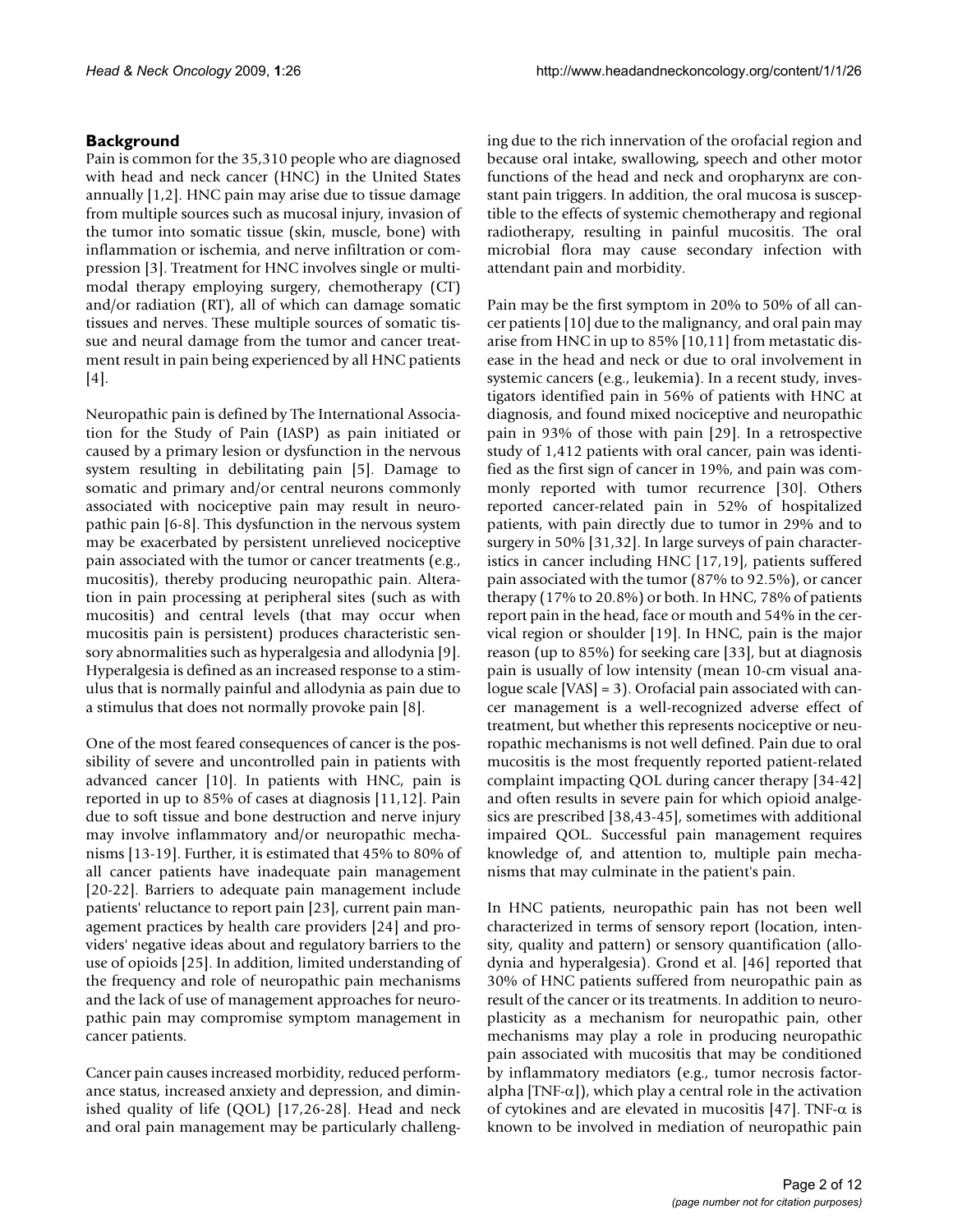and hyperalgesia [48]. Other chemical mediators implicated in neuropathic pain include reactive oxygen/nitrogen species, bradykinin, substance P and other cytokines that are upregulated in mucositis [47]. Investigators also have demonstrated changes in dorsal horn processing of nociceptive stimuli that result in neuropathic pain [49]. These mechanisms may result in neuropathic pain associated with tissue damage that occurs from HNC or its treatment. Previous investigators have not characterized the pain in HNC patients using multidimensional pain measures. The purpose of this paper is to describe the experience and trajectory of sensory pain (location, intensity, quality, and pattern) in patients with HNC undergoing cancer treatment using PRO, including neuropathic and nociceptive pain descriptors.

#### **Methods**

We conducted a 3-month repeated-measures study to describe the trajectory of pain and pain descriptors in consecutive patients with HNC. The study was approved by the Institutional Review Board at the University of Washington for initial data collection and at the University of Illinois at Chicago for ongoing data analysis.

#### *Sample*

Eligible subjects: (a) had a diagnosis of HNC; (b) spoke and read English; and (c) had pain related to the cancer or to cancer therapy during the week prior to enrolling. Patients were excluded if they: (a) had surgery within one month; (b) were physically unable to complete study procedures; or (c) were mentally unable to complete study questionnaires because of brain metastases or developmental problems, as measured by a Mini-Mental State Exam (MMSE) [50] (defined as a score of 20 or less). The MMSE is an 11-question scale designed to efficiently screen a person's cognitive functioning. Scores 19 and below represent cognitive impairment [50].

Of the 151 patients eligible for the study, 27 refused and 124 consecutive patients participated (Table 1). The participants included 95 men and 29 women. Their mean age was  $54.7 \pm 12.3$  years. Most of the participants were Caucasian (88%), with 3% Hispanic and 2% African American. Other demographics of the patients are shown in Table 1. The primary tumor site was oral cavity/oropharynx (46%), major salivary gland (23%), maxillary sinus  $(12%)$ , larynx  $(11%)$ , and unknown  $(8%)$ . The tumor stage at enrollment was Stage I in 17%, Stage II in 14%, Stage III in 14% and Stage IV in 46%; 10% were unknown primary. The histologic diagnoses were: adenocarcinoma (13%); adenoid cystic carcinoma (31%); mucoepidermoid carcinoma (13%); squamous cell carcinoma (37%); and miscellaneous (7%). Most (68.5%) patients had surgery prior to radiation therapy.

#### *Procedures*

Medical and dental providers in the cancer clinic introduced patients to the investigators in person. A research team member informed patients about the study and scheduled data collection to coincide with a scheduled clinic appointment if patients were eligible and agreed to participate. The researcher obtained a signed informed consent, administered the MMSE to confirm eligibility, and interviewed the patient to complete a demographic data form. Patients were seen by their oncology providers for routine clinic follow-up visits. After the clinic visit, patients completed the valid and reliable 1970 version of the McGill Pain Questionnaire [51] at 2 weeks, 4 weeks and 3 months after the baseline measures to record pain in the extra-oral and intra-oral environments. Pain location was measured as the number of pain sites marked on a body outline. Pain intensity was measured as current, least, and worst pain using the 0–5 verbal descriptor scale. Pain quality was measured as descriptors selected from a list of 78 that represented sensory (PRI-S), affective (PRI-A), evaluative (PRI-E), miscellaneous (PRI-M), and total (PRI-T) pain, as well as number of words chosen (NWC) [52-54]. Pain pattern was measured as descriptors selected from a list of nine words representing continuous, intermittent, and brief patterns of pain. The following information was recorded from interview or medical record review: (1) gender; (2) age; (3) diagnosis(es); (4) medication(s) taken, including systemic and topical anesthetics and analgesics and time of last dose; and (5) RT dose and  $CT$  agent(s).

Research staff members entered data in CRUNCH4 (Crunch Software Corporation, San Francisco, CA) and exported it to SPSS (SPSS, Inc., Chicago, IL) for data analysis. We present descriptive statistics for the pain location, intensity, quality, and pattern, as well as the number of nociceptive and neuropathic descriptors reported at each measurement time point. Pain quality findings are reported for the first pain site reported that was located in the head and neck region. We plotted scores and calculated repeated-measures ANOVAs over time for pain scores reported during the 3-month study.

#### **Results**

Patient characteristics are shown in Table 1. Cancer therapy delivered was radiation therapy alone  $(n = 21; 17%)$ , a combination of surgery and radiation therapy ( $n = 70$ ; 57%), a combination of chemotherapy and radiation therapy  $(n = 17; 14\%)$ , or a combination of surgery, radiation and chemotherapy ( $n = 14$ ; 11%).

Prior to study entry, the majority of patients reported pain for 0–6 months (77%), 7–12 months (5.6%), 13–23 months (4%), or more than 2 years (12.9%). At baseline, patients associated their pain with their cancer (21%), sur-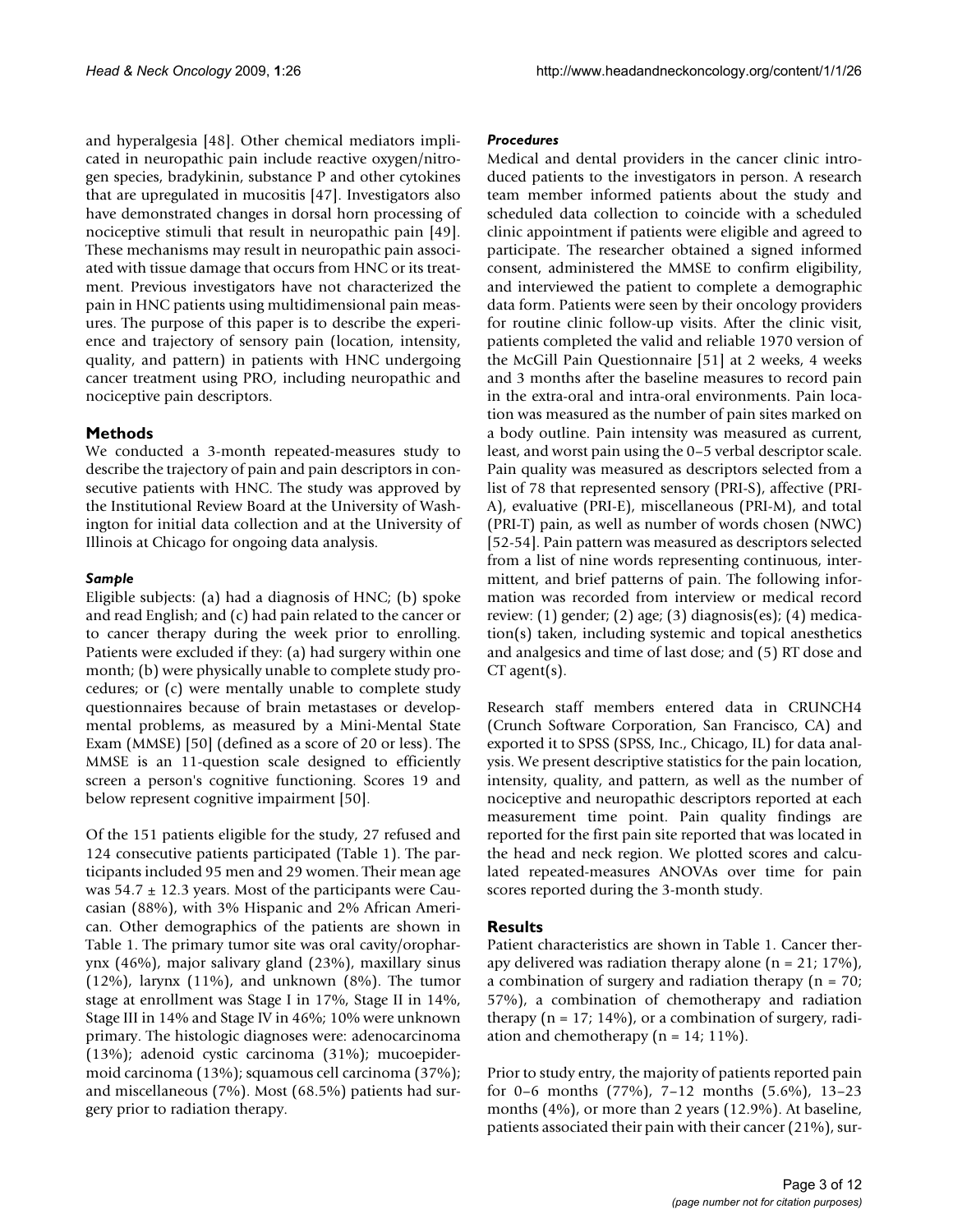| Variable               | Category                     | Frequency (n)  | Percent |  |
|------------------------|------------------------------|----------------|---------|--|
| Gender                 | Male                         | 95             | 77%     |  |
|                        | Female                       | 29             | 23%     |  |
| Education              | $\leq$ 8 <sup>th</sup> grade | 3              | 2%      |  |
|                        | I 2 <sup>th</sup> grade      | 54             | 44%     |  |
|                        | Associated degree            | 32             | 26%     |  |
|                        | >= Bachelor's degree         | 30             | 24%     |  |
|                        | Missing                      | 5              | 4%      |  |
| Ethnicity              | Caucasian                    | 109            | 88%     |  |
|                        | African American             | 3              | 2%      |  |
|                        | Hispanic                     | 4              | 3%      |  |
|                        | Asian                        | 3              | 2%      |  |
|                        | Other                        | 5              | 4%      |  |
| Cancer Stage (Current) | Stage I                      | 22             | 18%     |  |
|                        | Stage II                     | 17             | 14%     |  |
|                        | Stage III                    | 15             | 12%     |  |
|                        | Stage IV                     | 62             | 50%     |  |
|                        | Missing                      | 8              | 6.5%    |  |
| Surgery                | No                           | 38             | 31%     |  |
|                        | Yes                          | 85             | 69%     |  |
|                        | Missing                      | $\mathbf{I}$   | 1%      |  |
| Chemotherapy           | No                           | 91             | 73%     |  |
|                        | Yes                          | 31             | 25%     |  |
|                        | Missing                      | $\overline{2}$ | 2%      |  |
| Radiation Therapy      | Yes                          | 124            | 100%    |  |
| Origin of Pain         | Tumor-related                | 26             | 21%     |  |
|                        | Treatment-related            | 66             | 53%     |  |
|                        | <b>Both</b>                  | 24             | 19%     |  |
|                        | Unknown                      | 8              | 6%      |  |

**Table 1: Demographic characteristics of enrolled subjects (N = 124)**

gery (53.2%), or both tumor and surgery (20.5%). On average, patients reported  $2.1 \pm 2.2$  pain sites. Pain measures at baseline are shown in Table 2. The distributions of the pain locations are presented for the first site marked and for all sites marked (Table 3). The neuropathic, nociceptive, affective, and evaluative pain descriptors are shown in Table 4.

The pain intensity scores presented in Table 2 indicate that the average pain intensity was mild and continued despite pain management interventions, yet 29% of the patients were not satisfied with their level of pain. Head and neck and oral were the most common sites of pain during RT (79% of patients). On average, patients selected  $1.5 \pm 1.8$ neuropathic words (min =  $0$ , max =  $9$ ), with burning selected as the most common descriptor (21%). They selected  $1.8 \pm 2.1$  nociceptive words (min = 0, max = 14),

and the most common were tender (26.6%), soreness (25%), and throbbing (20.2%). Affective pain quality descriptors selected were: tiring (22.6%), nagging (17.7%), nauseating (7.3%) and exhausting (7.3%). Evaluative descriptors were: annoying (35.5%), troublesome (8.9%), and miserable (8.9%). The average PRI-T was  $13.5 \pm 11.3$ . Patients reported their pain pattern was constant (65.5%), intermittent (57.3%), and/or transient (33.1%) (Figure 1).

Pain scores decreased from admission to last follow-up. ANOVA showed significant decreases in the pain measures over the 4 time points: the number of the neuropathic words chosen  $(F({}_{3,222}) = 48.5, p < 0.001)$ ; the number of the nociceptive words chosen  $(F(3,222)) = 51.2$ , *p* < 0.001) (Figure 2); PRI-S (*F*(3,222) = 11.9, *p* < 0.001); PRI-A  $(F(\frac{3.222}{}) = 1.5, p < 0.21)$ ; PRI-E  $(F(\frac{3.222}{}) = 3.5, p <$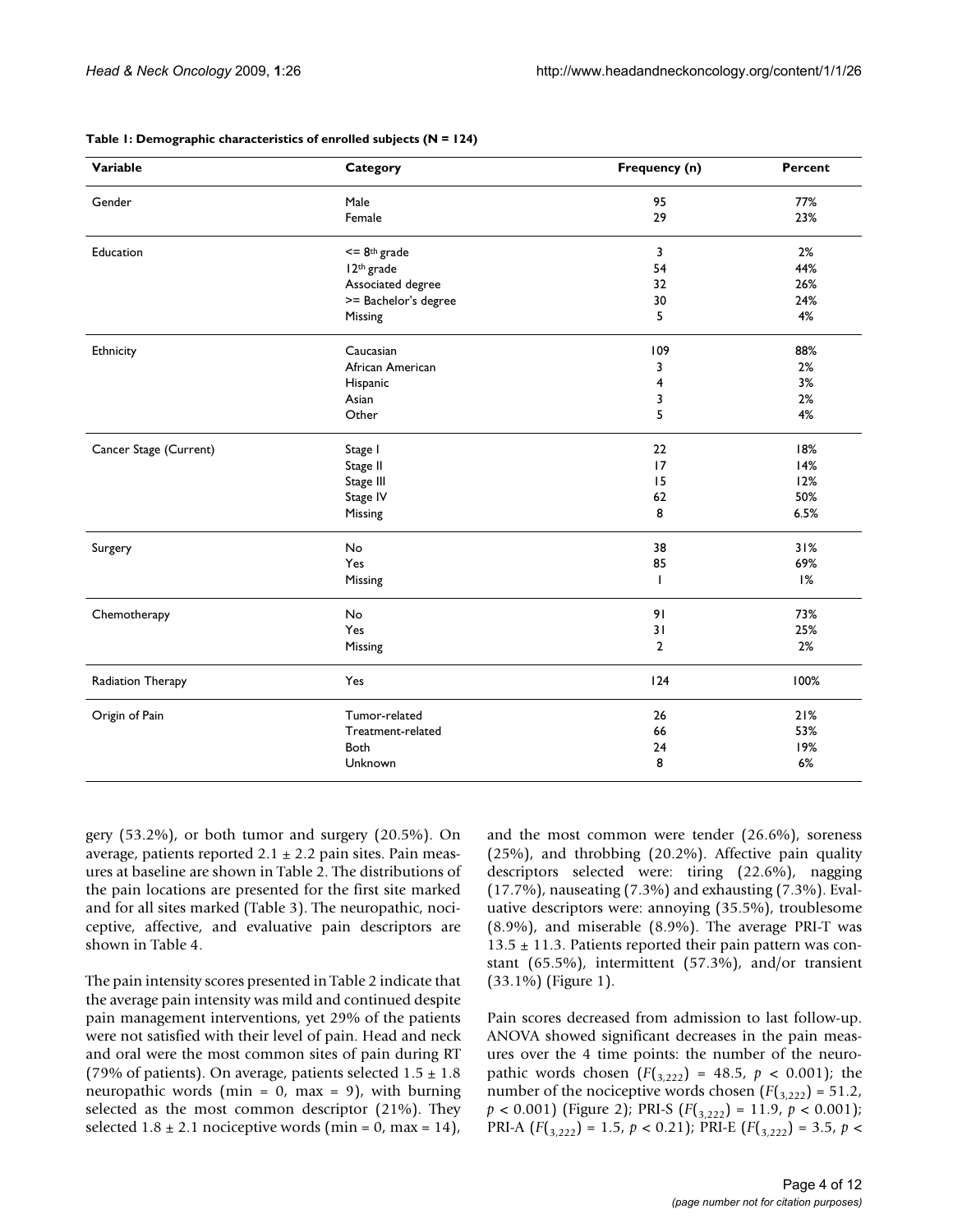#### **Table 2: Pain measures at baseline**

| Variable                  | Category                      | Frequency (n)  | %              | Mean | <b>SD</b> | Min/Max  |
|---------------------------|-------------------------------|----------------|----------------|------|-----------|----------|
| Pain expectation          | Worse than expected           | 8              | 15             |      |           |          |
|                           | The same as expected          | 28             | 23             |      |           |          |
|                           | Not as bad as expected        | 65             | 59             |      |           |          |
| Satisfied with Pain Level | No                            | 36             | 29             |      |           |          |
|                           | Yes                           | 80             | 65             |      |           |          |
|                           | Missing                       | 8              | $\overline{7}$ |      |           |          |
| Current pain (0-5)        |                               |                |                | 1.51 | 1.01      | $0 - 5$  |
| Worst pain (0-5)          |                               |                |                | 3.03 | 1.26      | $0 - 5$  |
| Least pain (0-5)          |                               |                |                | 0.76 | 0.74      | $0 - 3$  |
| Number of pain sites      |                               |                |                | 2.1  | 2.2       | $0 - 16$ |
| Pain Rating Index         | Sensory                       |                |                | 9.1  | 7.3       | $0 - 34$ |
|                           | Affective                     |                |                | 1.0  | 1.7       | $0 - 8$  |
|                           | Evaluative                    |                |                | 1.2  | 1.5       | $0 - 5$  |
|                           | Miscellaneous                 |                |                | 2.1  | 2.9       | $0 - 15$ |
|                           | Total                         |                |                | 13.5 | 11.3      | $0 - 58$ |
| Number of Words Chosen    |                               |                |                | 5.9  | 4.1       | $0 - 20$ |
| Pain Pattern              | Continuous                    | 41             | 33.1%          |      |           |          |
|                           | Intermittent                  | 18             | 14.5%          |      |           |          |
|                           | <b>Brief</b>                  | $\overline{2}$ | 1.6%           |      |           |          |
|                           | Continuous/Intermittent       | 16             | 12.9%          |      |           |          |
|                           | Continuous/Brief              | $\overline{2}$ | 1.6%           |      |           |          |
|                           | Intermittent/Brief            | 26             | 21%            |      |           |          |
|                           | Continuous/Intermittent/Brief | $\mathbf{H}$   | 8.9%           |      |           |          |
|                           | Missing                       | 8              | 6.4%           |      |           |          |

**Table 3: Frequency of pain location areas as marked on a body outline for the first site marked and for all pain sites (ranged from 1 to 6 pain sites for each of the 124 participants)**

| <b>Pain Location Area</b>                              | Frequency for first site marked | Frequency for all 6 pain sites marked |
|--------------------------------------------------------|---------------------------------|---------------------------------------|
| Head (head, neck, face, chin, gum/tongue, chin, mouth) | 98                              | 0                                     |
| Arm (arm, shoulder, elbow, hand)                       | 3                               | 12                                    |
| Chest (chest, breast)                                  | 0                               | 3                                     |
| Abdomen                                                |                                 | П                                     |
| Leg (leg, knee, foot)                                  | 0                               | 3                                     |
| Back (back, spine)                                     | 3                               | 6                                     |
| Buttock (buttock, hip, anus)                           | 0                               | 6                                     |
| Missing/unknown                                        | 9                               | 0                                     |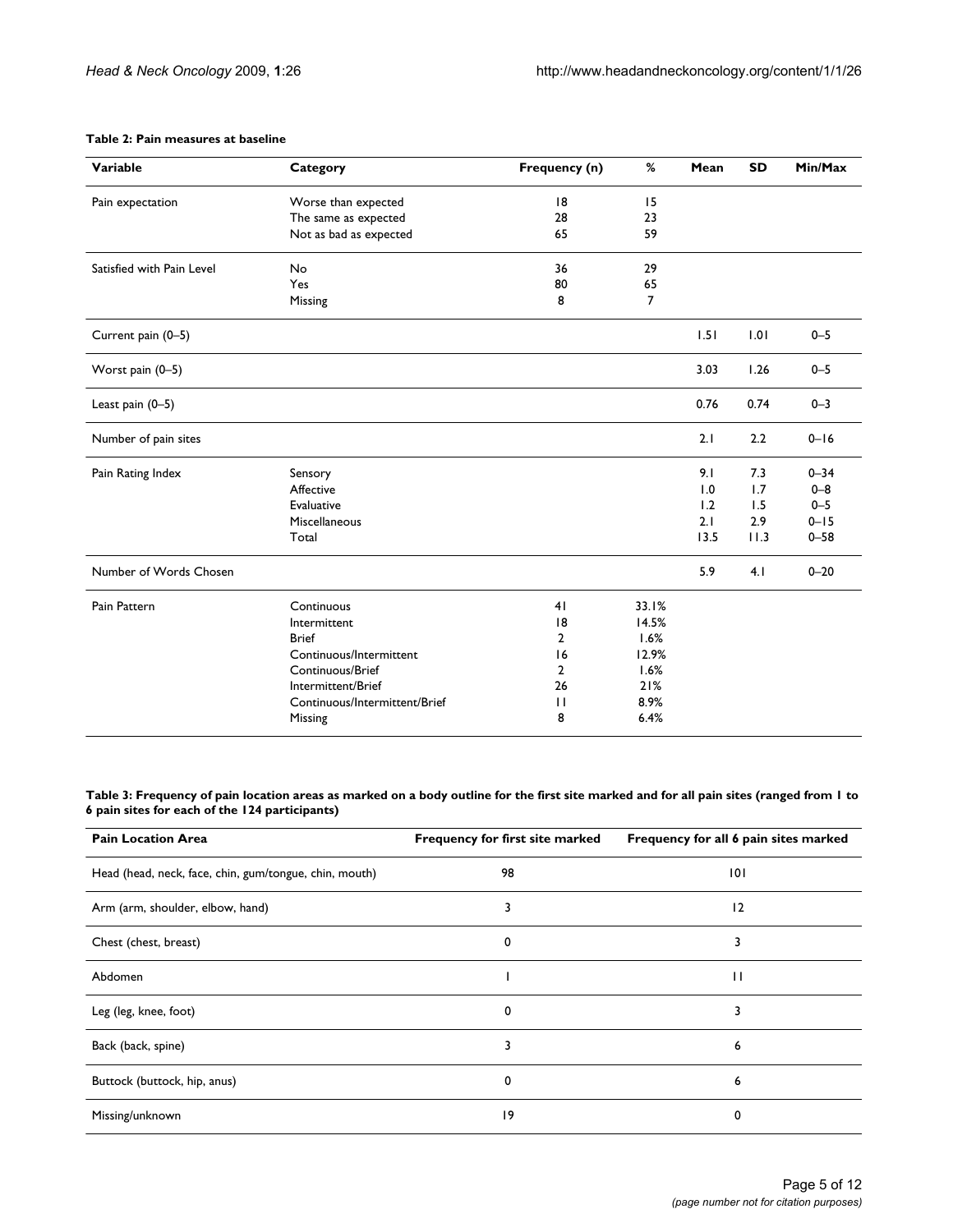| <b>Neuropathic Descriptor Frequency (%)</b> |            | <b>Nociceptive Descriptor Frequency (%)</b> |                          | <b>Affective and Evaluative</b><br><b>Descriptors</b> | Frequency (%) |
|---------------------------------------------|------------|---------------------------------------------|--------------------------|-------------------------------------------------------|---------------|
| Aching                                      | 25 (20.2%) | <b>Beating</b>                              | 4(3.2%)                  | Fearful                                               | 5(4.0%)       |
| <b>Boring</b>                               | 7(5.6%)    | Cramping                                    | 0(0%)<br>Frightening     |                                                       | 3(2.4%)       |
| <b>Burning</b>                              | 33 (26.6%) | Crushing                                    | 3(2.4%)                  | Terrifying                                            | 0(0%)         |
| Cold                                        | 0(0%)      | Cutting                                     | 4(3.2%)                  | Grueling                                              | 4(3.2%)       |
| Cool                                        | 1(0.8%)    | Dull                                        | 27 (21.8%)               | Punishing                                             | 3(2.4%)       |
| Drawing                                     | 1(0.8%)    | Gnawing                                     | 6(4.8%)                  | Cruel                                                 | 0(0%)         |
| Drilling                                    | 3(2.4%)    | Heavy                                       | 2(1.6%)                  | Vicious                                               | 2(1.6%)       |
| Flashing                                    | 5(4.0%)    | Hurting                                     | 16 (12.9%)<br>Killing    |                                                       | 1(0.8%)       |
| Flickering                                  | 10(8.1%)   | Lacerating                                  | 5(4.0%)<br><b>Tiring</b> |                                                       | 31 (25%)      |
| Freezing                                    | 1(0.8%)    | Piercing                                    | 11(8.9%)                 | Exhausting                                            | 10 (8.9%)     |
| Hot                                         | 9(7.3%)    | Pinching                                    | 2(1.6%)                  | Wretched                                              | 2(1.6%)       |
| Itchy                                       | 0(0%)      | Pounding                                    | 2(1.6%)                  | Blinding                                              | 1(0.8%)       |
| Jumping                                     | 4(3.2%)    | Pressing                                    | 13 (10.5%)               | Sickening                                             | 0(0%)         |
| Lancinating                                 | 1(0.8%)    | Pulling                                     | 0(0%)                    | Suffocating                                           | 2(1.6%)       |
| Numb                                        | 14 (3.2%)  | Pulsing                                     | 9(7.3%)                  | Annoying                                              | 51 (41.1%)    |
| Penetrating                                 | 1(0.8%)    | Rasping                                     | 10(8.1%)                 |                                                       |               |
| Pricking                                    | 2(1.6%)    | Sharp                                       | 19 (15.3%)               |                                                       |               |
| Quivering                                   | 4(3.2%)    | Sore                                        | 40 (32.3%)               |                                                       |               |
| Radiating                                   | 1(0.8%)    | Splitting                                   | 4(3.2%)                  |                                                       |               |
| Scalding                                    | 2(1.6%)    | Squeezing                                   | 3(2.4%)                  |                                                       |               |
| Searing                                     | 4(3.2%)    | Taut                                        | 8(6.5%)                  |                                                       |               |
| Shooting                                    | 9(7.3%)    | Tearing                                     | 6(4.8%)                  |                                                       |               |
| Smarting                                    | 7(5.6%)    | Tender                                      | 43 (34.7%)               |                                                       |               |
| Spreading                                   | 2(1.6%)    | Throbbing                                   | 29 (23.4%)               |                                                       |               |
| Stabbing                                    | 11 (8.9%)  | <b>Tugging</b>                              | 3(2.4%)                  |                                                       |               |
| Stinging                                    | 0(0%)      | Wrenching                                   | 0(0%)                    |                                                       |               |
| <b>Tight</b>                                | 0(0%)      |                                             |                          |                                                       |               |

#### **Table 4: Frequency of pain quality descriptors attributed to head and neck pain site**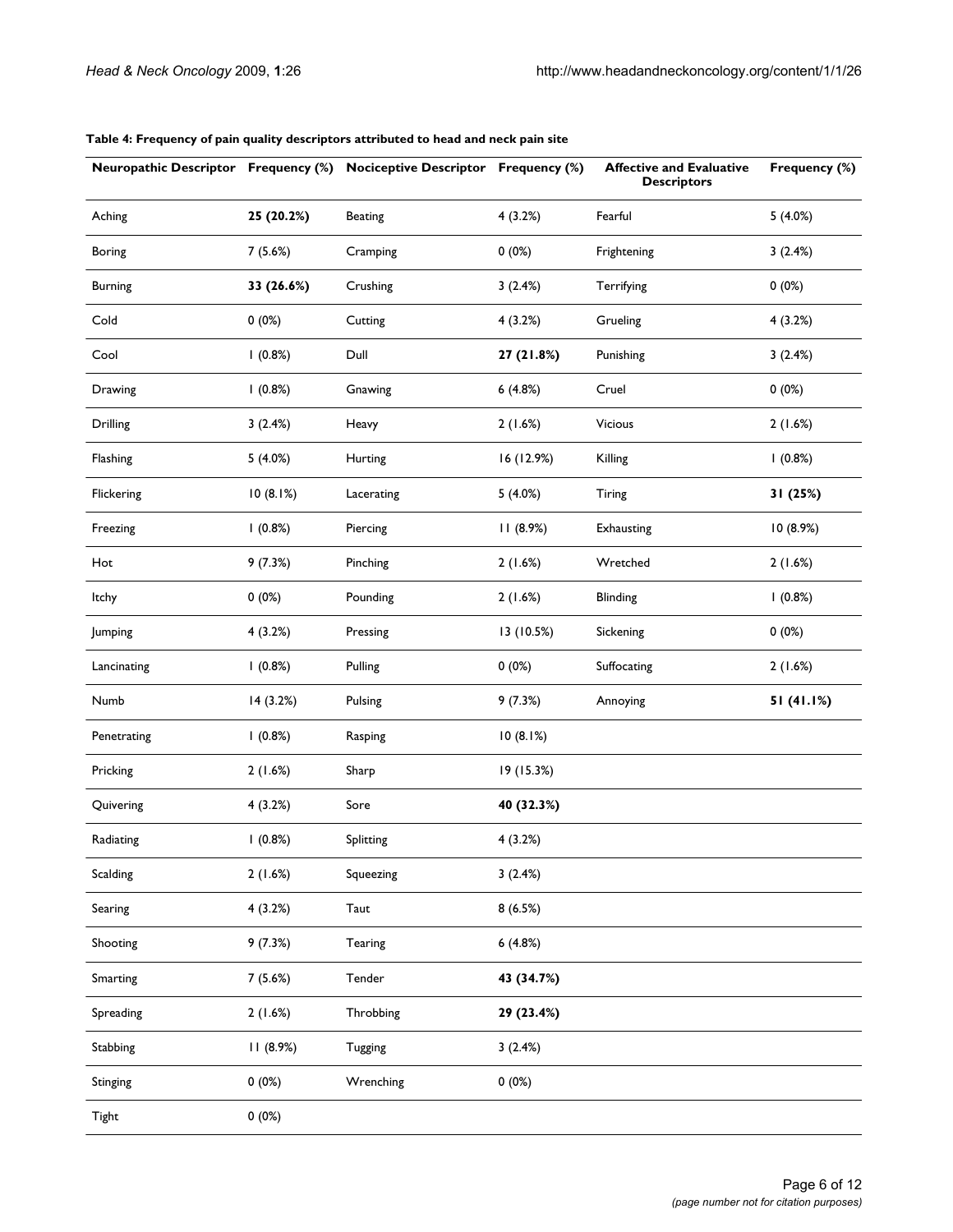| <b>Tingling</b> | 12(9.7%)     |              |              |
|-----------------|--------------|--------------|--------------|
|                 | $Min = 0$    | $Min = 0$    | $Min = 0$    |
|                 | $Max = 11$   | $Max = 15$   | $Max = 13$   |
|                 | Mean = $2.5$ | $Mean = 2.9$ | Mean = $2.2$ |
|                 | $SD = 2.3$   | $SD = 2.5$   | $SD = 2.4$   |
|                 |              |              |              |

**Table 4: Frequency of pain quality descriptors attributed to head and neck pain site** *(Continued)*

0.02); PRI-M  $(F(3,222) = 2.6, p < 0.05)$ ; PRI-T  $(F(3,222) =$ 9.2,  $p < 0.001$ ) (Figure 3); and total NWC ( $F(3, 222) = 8.7$ , *p*  $< 0.001$ ).

Current pain at visit one was  $1.51 \pm 1.01$ , worst pain was  $3.03 \pm 1.26$ ; those increased at time 2, where current pain was  $1.60 \pm 0.81$  and worst was  $3.18 \pm 1.15$ , and decreased at subsequent time points. The scores for current and worst pain, pain pattern, and number of pain sites were not significantly different by the type of cancer therapies that the patient received. The subjects with both chemotherapy and radiation treatments reported statistically significant higher PRI-T scores (mean,  $19.58$  vs.  $12.56$ , t = -2.29, *p* < .024 than the subjects with other therapies (e.g., radiation only, surgery and radiation; or chemotherapy, radiation and surgery). At time 3, worst pain was  $2.89 \pm$ 1.23, and at time 4 worst pain was  $2.54 \pm 1.40$ , current pain  $1.02 \pm 1.07$  and least pain  $0.60 \pm 0.81$  (Figure 4). A highly correlated linear trend was seen between the number of nociceptive and neuropathic words chosen during treatment. Patient demographics, including age, gender, ethnicity and income, did not correlate with the variables assessed.

These reports of pain continued despite use of analgesics and adjuvant drugs for pain management during and following cancer therapy. Of these patients, 10.5% were taking step 1 analgesics (NSAIDs and non-opioids), 21% adjuvant analgesics, 8.1% step 2 opioids (for mild to moderate pain intensity), 20.2% step 3 opioids (for moderate to severe pain intensity). The other patients were taking combinations of analgesics and adjuvant drugs: 8.9% adjuvant and step 1 analgesics; 3.2% adjuvant and step 2 opioids; 4% adjuvant and step 3 opioids; 6.5% step 1 and step 2 opioids; 1.6% step 2 and step 3 opioids; 1.6% adjuvant, step 1, and step 2 opioids; 0.8% adjuvant, step 1 and step 3 opioids; and 11% were missing analgesic drug data.

We estimated adequacy of analgesic prescription by calculating a pain management index (PMI) as suggested by Cleeland [55,56]. We subtracted the worst pain level score from the analgesics step score to produce a PMI score. A negative PMI score indicated inadequate analgesic pre-



Figure 1 **Frequencies of Each Pain Pattern Descriptor (%)**.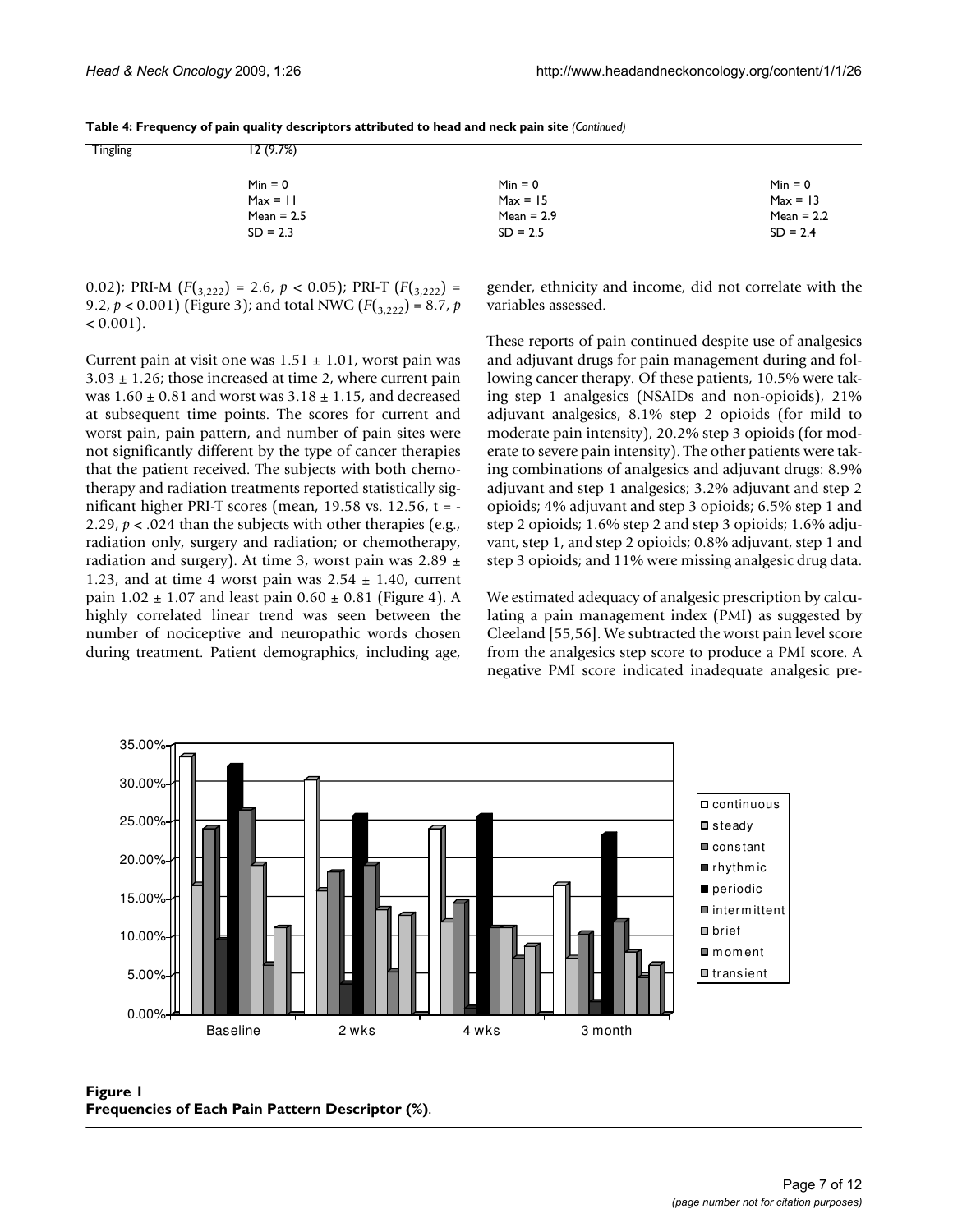



scription (under-treatment of pain) and 0 or positive PMI scores indicated satisfactory analgesics. Based on Cleeland's PMI, 63.7% of the patients were taking prescriptions satisfactory for their pain intensity level; 23.4% were taking prescriptions that represented undertreatment for the level of their pain intensity. PMI scores could not be calculated for those for whom drug data were missing.

#### **Discussion**

HNC patients were enrolled in the study during cancer treatment when pain was reported. Patients attributed their pain to the cancer, prior surgical treatment or the ongoing radiation therapy for HNC. Pain was discomforting on average at entry (worst pain intensity  $3.0 \pm 1.3$ ), and it was less than anticipated in more than half of the patients, as expected in about one-fifth and worse than expected by some. In our survey, pain was reported first in the head and neck or oral cavity by  $79\%$  (n = 98) of the participants.

In a previous study, pain was reported by patients with oral squamous cell carcinoma at presentation in 39% of 138 cases and correlated with tumor stage [57]. Pain at diagnosis of HNC has been variable, with pain reported in



Figure 3 **Mean Pain Rating Index: Total at Baseline, 2 weeks, 4 weeks, and 3 months**.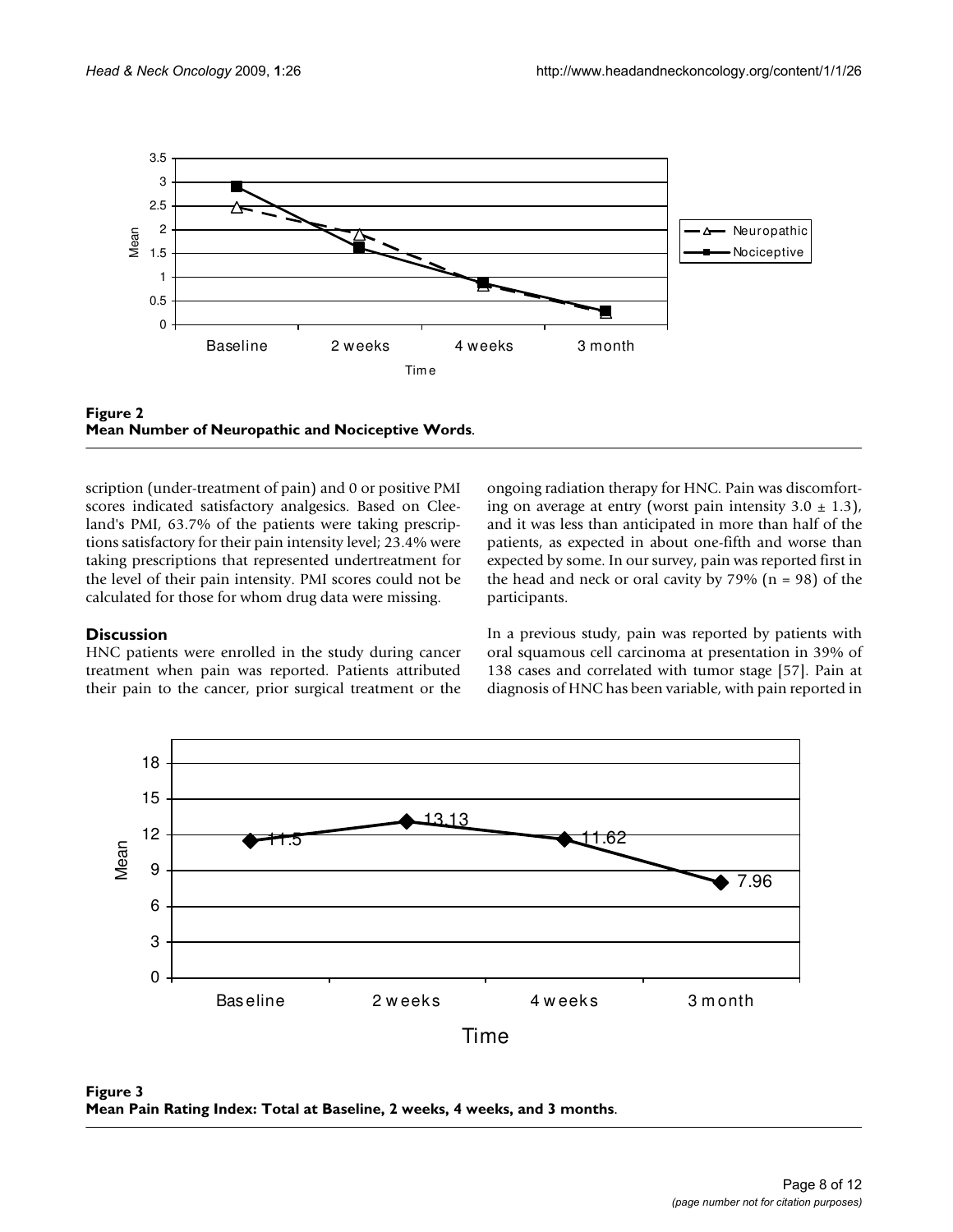

Mean Scores for Current, Least, and **Figure 4** Worst Pain Intensity at Baseline, 2 weeks, 4 weeks, and 3 months (0–5 scale) **Mean Scores for Current, Least, and Worst Pain Intensity at Baseline, 2 weeks, 4 weeks, and 3 months (0–5 scale)**.

up to 85% of patients [58]. Investigators of one study found that 65.5% of 1,070 cancer patients reported pain prior to cancer therapy, whereas pain was less common at diagnosis in another study (48.1%) [59,60]. In a recent study, pain was identified in 56% of patients with HNC at diagnosis [29]. Pain at diagnosis is typically of low intensity discomfort as the first symptom leading to diagnosis [58]. The most common qualitative descriptions of pain were aching, dull, or pressing [33]. Interestingly, patients who present with pain before treatment develop significantly higher impairment scores due to pain during and following treatment [59], suggesting that sensitization occurs. We found similar findings in our trial, where report of nociceptive and neuropathic pain at entry predicted pain experience during and following therapy.

Neuropathies are commonly reported in patients with malignancy (1.7%–5.5%) and may be due to direct effects of the tumor, paraneoplastic syndromes and/or treatment-related toxicity [61-64]. Neurotoxicity is increased in patients with pre-existing nerve damage [65] and with nutritional deficiencies [66]. However, the incidence of paraneoplastic neuropathies occurring in the orofacial region is unclear. In our survey, neuropathic descriptors of pain were selected by a total of 73% of subjects  $(n = 91)$ , suggesting that neuropathic pain is common in patients with HNC. In a previous study, mixed nociceptive and neuropathic descriptors were chosen by 93% of HNC patients reporting pain at diagnosis [29]. The affective and evaluative impact of pain in head and neck and oral sites in these patients indicates the significant impact of head and neck pain, in which neuropathic mechanisms are common. The finding of a linear trend in the number of nociceptive and neuropathic words chosen during treatment suggests that the pain experience may be due to both nociceptive and neuropathic pain. Patient demographics, including age, gender, ethnicity and income, did not correlate with the variables assessed. Approximately onethird of patients reported continuous pain, 40% reported continuous plus intermittent pain and 15% reported intermittent pain associated with oral function such as with eating or swallowing. We did not identify a shift from neuropathic and nociceptive word choice during treatment, suggesting that both mechanisms are associated with pain at entry and during RT.

The most common acute oral side effect of chemotherapy and radiotherapy is oral mucositis [67]. Oral mucositis and associated pain is reported to be the most distressing symptom in radiotherapy, with increasing pain intensity and pain interference scores by week 3, peaking at week 5 [68] and persisting for weeks following irradiation [35]. Mucositis pain is common (58%–75%) and interferes with daily activities in approximately one-third of subjects [69-74] and with social activities and mood in 50%–60% [35]. Combined chemotherapy and radiation therapy results in increased frequency, severity and duration of mucositis [73-76]. These findings were reflected in the pain report of subjects in this study, where pain intensity remained essentially unchanged during RT despite use of analgesics and other pain management. In addition to mucositis, some cytotoxic agents may cause jaw pain and neuropathy (e.g., vincristine, vinblastine, platinum).

Surgical procedures commonly result in acute nociceptive orofacial pain and establish conditions that may lead to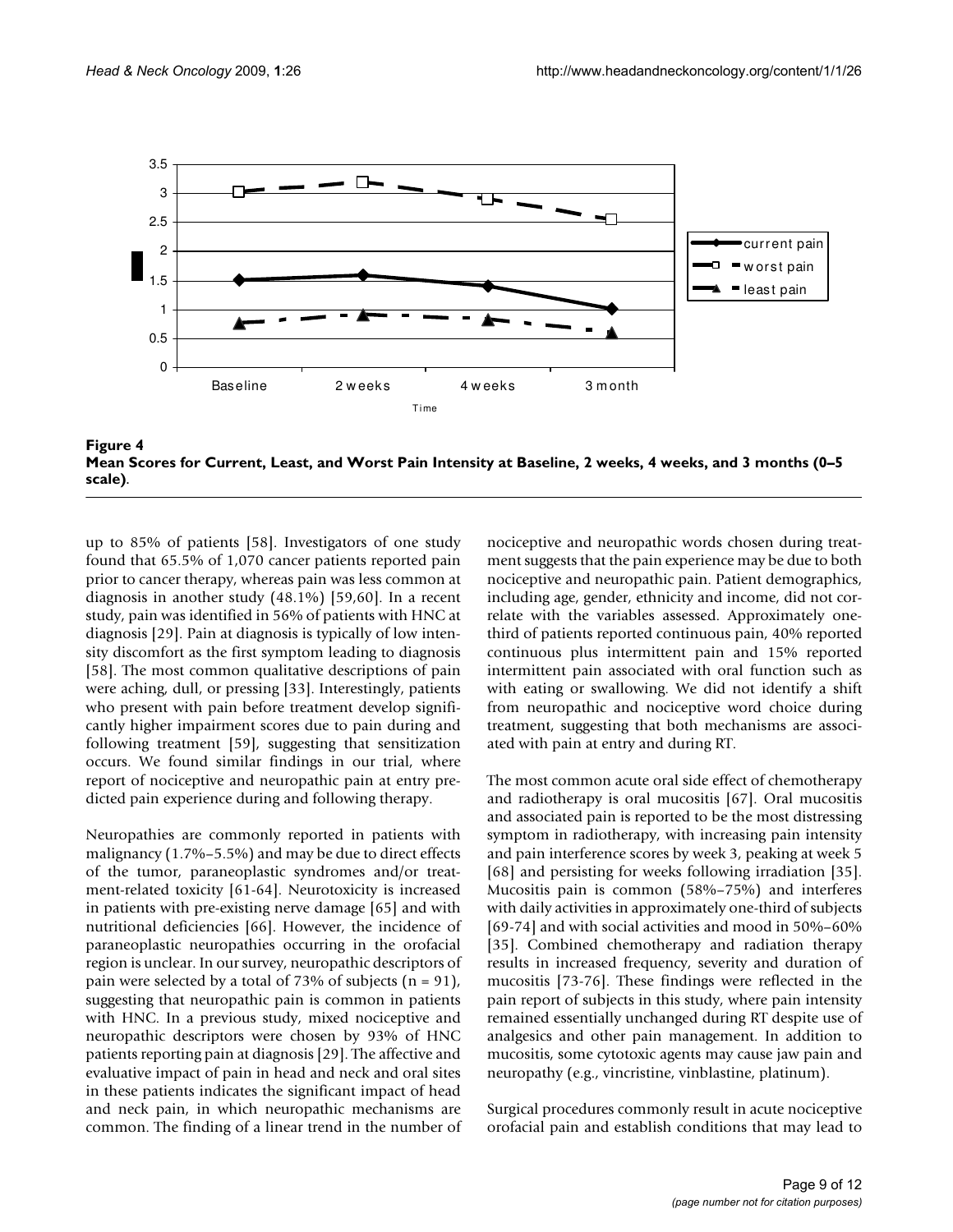painful post-surgical neuropathy. In addition to tissue injury at tumor resection, morbidity is increased by concomitant procedures such as radical neck dissection [77]. In this study, patients reported that pain was related to the tumor (21%), and related to cancer treatment (53.2%) or both (20.5%), indicating that patients felt that the majority of pain was treatment-related. Resection of the mandible inevitably leads to sensory impairment [78], with 50% of recipients experiencing regional hyperalgesia or allodynia. At 2–5 years post maxillectomy, 88%–90% of patients reported persistent pain [79]. In an analysis of patients treated for laryngeal cancer, ablative surgery with adjuvant chemo- and/or radiotherapy was associated with increased chronic pain and psychosocial morbidity compared to that of patients treated by chemoradiation alone [80], underscoring the impact of surgical intervention. Investigators of another study, examining pain scores following HNC surgery, showed that the highest scores were for the oral cavity, followed by the larynx, oropharynx and nasopharynx [79]. In a large survey of surgically treated oral cancer patients, functional problems were reported postoperatively in more than 50% of cases [60]. At review (= 6 months post-surgery), impairment due to moderate to severe pain was found in 34.3% of cases [60]. In two studies, the most frequent pain locations were the shoulder (31%–38.5%), neck (4.9%–34.9%), TMJ (4.9%– 20.1%), oral cavity (4.2%–18.7%) and the face and other head regions (4.2%–15.6%) [60,81], reflecting morbidity secondary to surgical management [77,82]. Fortunately, there is a tendency for post-treatment symptoms to improve with time [83]. By 60 months post surgery, a smaller proportion of patients  $(14.9\%)$  (n = 74) had persisting pain [81]. In cancer patients, the postoperative pain experience typically is characterized by acute pain persisting 1–2 months, with a gradual improvement over time [83-85]. However, long-term HNC survivors (> 3 years) still suffer significantly more pain and functional problems than matched control subjects, even though there is a relative return towards normal function [81,83,85]. Persisting pain following surgery may involve inflammatory and neuropathic pain mechanisms, depending on the extent of surgery and its anatomic location. Functional consequences are often secondary to pain and may involve wound contractures and scarring [81]. Our study provides evidence that patients with HNC experience nociceptive and neuropathic pain. These findings are supported in prior studies, where 30% of HNC patients suffered from neuropathic pain in one study [46], and the majority of patients reported pain in another study [29].

The affective and evaluative descriptors chosen for head and neck pain indicate considerable impact on quality of life, even with low to moderate levels of pain intensity. Effective management requires accurate diagnosis of the multifaceted etiology of orofacial pain in cancer patients [47,86]. Pain intensity scores did not progress during treatment with ongoing pain management and were lower than at entry at the final assessment visit following RT. The findings suggest that expert medical management during cancer therapy can modulate the pain experience, despite the impact of radiation and chemotherapy. The PMI indicated that 63.7% of the patients were taking prescriptions satisfactory for their pain intensity level, while 23.4% were not adequately treated for their pain level; 10.5% of patients were on step 1 analgesics (non-opioid analgesics), 8.1% step 2 opioid (mild opioids), 20.2% step 3 opioids and 21% prescribed adjuvant analgesics. The other patients were using combinations of analgesics and adjuvant drugs.

Nociceptive pain is managed with treatment of the cause and topical anesthetics and analgesics, with reliance upon systemic analgesics. Neuropathic pain is typically more difficult to manage and in contrast relies upon locally acting anesthetics and centrally acting antidepressant and anti-convulsant medications, along with biopsychosocial treatment and systemic analgesics. Future research regarding pain in head and neck cancer patients should consider neuropathic and nociceptive pain-related complaints along with quantitative sensory testing to confirm neuropathic pain. In clinical practice, clinicians should consider contemporary management for both nociceptive and neuropathic pain in head and neck cancer patients.

#### **Conclusion**

Pain experienced during radiation therapy for head and neck cancer is common. Neuropathic pain descriptors were chosen by 73% of patients and a linear trend was seen in number of neuropathic and nocicpetive descriptors chosen by pateints during therapy. Pain was common despite ongoing pain management during therapy. This study shows that pain during radiation therapy have both nocicpetive and neeuropathic qualities.

#### **Competing interests**

The authors declare that they have no competing interests.

#### **Authors' contributions**

JE reviewed study data and drafted the manuscript. YOK performed the statistical analysis. DJW conceived of the study, and participated in its design and coordination and helped to draft the manuscript. All authors contributed to and approved the final manuscript.

#### **Acknowledgements**

This research was made possible by Grant Number RPG-96-001-03-PBP from the National American Cancer Society, awarded to Diana J. Wilkie. Its contents are solely the responsibility of the authors and do not necessarily represent the official views of the American Cancer Society. The authors thank Kevin Grandfield for editorial assistance.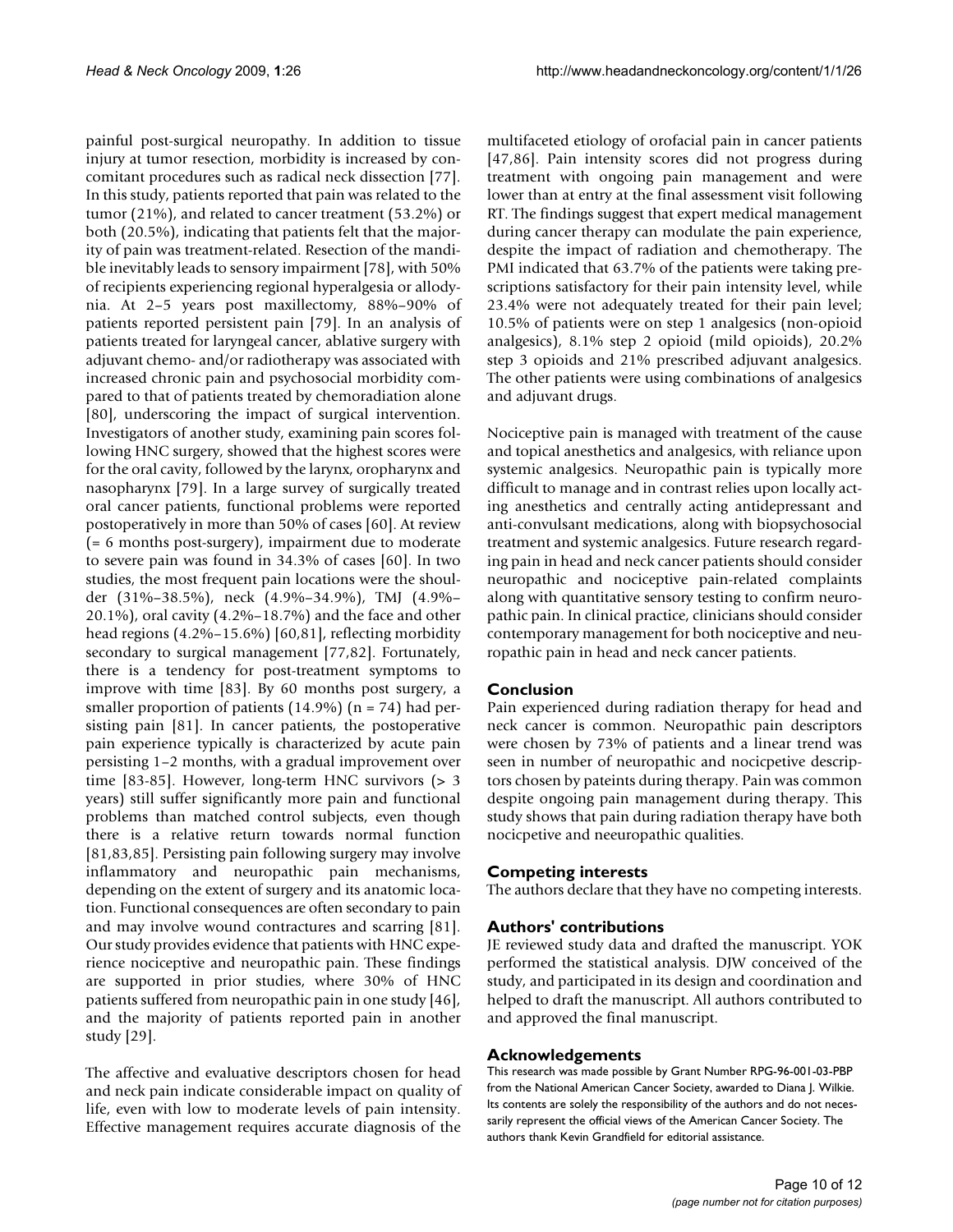#### **References**

- Jemal A, Siegel R, Ward E, Hao Y, Xu J, Murray T, et al.: Cancer sta**tistics.** *CACancer J Clin* 2008, **58(2):**71-96.
- 2. Head and Neck Cancer: **Questions and Answers: US National Institute of Health; March 9, 2005.** 2005 [[http://www.can](http://www.cancer.gov/cancertopics/factsheet/Sites-Types/head-and-neck) [cer.gov/cancertopics/factsheet/Sites-Types/head-and-neck](http://www.cancer.gov/cancertopics/factsheet/Sites-Types/head-and-neck)]. Accessed January 22, 2006
- 3. Woolf CJ, Mannion RJ: **[Neuropathic pain: aetiology, symptoms,](http://www.ncbi.nlm.nih.gov/entrez/query.fcgi?cmd=Retrieve&db=PubMed&dopt=Abstract&list_uids=10371588) [mechanisms, and management.](http://www.ncbi.nlm.nih.gov/entrez/query.fcgi?cmd=Retrieve&db=PubMed&dopt=Abstract&list_uids=10371588)** *Lancet* 1999, **353(9168):**1959-64.
- Carper EFS, McGuire M, Head and Neck Cancer: A Multidiscipli**nary Approach. Second Ed.** Philadelphia: Lippincott, Williams and Wilkins; 2003.
- 5. IASP Task Force on Taxonomy: **Classification of Chronic Pain.** Second edition. Seattle: IASP Press; 1994.
- 6. Coderre T J, Katz J, Vaccarino AL, Melzack R: **[Contribution of cen](http://www.ncbi.nlm.nih.gov/entrez/query.fcgi?cmd=Retrieve&db=PubMed&dopt=Abstract&list_uids=7681556)[tral neuroplasticity to pathological pain: review of clinical](http://www.ncbi.nlm.nih.gov/entrez/query.fcgi?cmd=Retrieve&db=PubMed&dopt=Abstract&list_uids=7681556) [and experimental evidence.](http://www.ncbi.nlm.nih.gov/entrez/query.fcgi?cmd=Retrieve&db=PubMed&dopt=Abstract&list_uids=7681556)** *Pain* 1993, **52(3):**259-85.
- 7. Coderre TJ, Melzack R: **[Central neural mediators of secondary](http://www.ncbi.nlm.nih.gov/entrez/query.fcgi?cmd=Retrieve&db=PubMed&dopt=Abstract&list_uids=1686478) [hyperalgesia following heat injury in rats: neuropeptides and](http://www.ncbi.nlm.nih.gov/entrez/query.fcgi?cmd=Retrieve&db=PubMed&dopt=Abstract&list_uids=1686478) [excitatory amino acids.](http://www.ncbi.nlm.nih.gov/entrez/query.fcgi?cmd=Retrieve&db=PubMed&dopt=Abstract&list_uids=1686478)** *Neurosci Lett* 1991, **131(1):**71-4.
- 8. Coderre TJ, Vaccarino AL, Melzack R: **[Central nervous system](http://www.ncbi.nlm.nih.gov/entrez/query.fcgi?cmd=Retrieve&db=PubMed&dopt=Abstract&list_uids=2292020) [plasticity in the tonic pain response to subcutaneous forma](http://www.ncbi.nlm.nih.gov/entrez/query.fcgi?cmd=Retrieve&db=PubMed&dopt=Abstract&list_uids=2292020)[lin injection.](http://www.ncbi.nlm.nih.gov/entrez/query.fcgi?cmd=Retrieve&db=PubMed&dopt=Abstract&list_uids=2292020)** *Brain Res* 1990, **535(1):**155-8.
- 9. Coderre TJ, Katz J, Vaccarino AL, Melzack R: **[Contribution of cen](http://www.ncbi.nlm.nih.gov/entrez/query.fcgi?cmd=Retrieve&db=PubMed&dopt=Abstract&list_uids=7681556)[tral neuroplasticity to pathological pain: review of clinical](http://www.ncbi.nlm.nih.gov/entrez/query.fcgi?cmd=Retrieve&db=PubMed&dopt=Abstract&list_uids=7681556) [and experimental evidence.](http://www.ncbi.nlm.nih.gov/entrez/query.fcgi?cmd=Retrieve&db=PubMed&dopt=Abstract&list_uids=7681556)** *Pain* 1993, **52(3):**259-85.
- 10. Portenoy RK, Lesage P: **[Management of cancer pain.](http://www.ncbi.nlm.nih.gov/entrez/query.fcgi?cmd=Retrieve&db=PubMed&dopt=Abstract&list_uids=10335806)** *Lancet* 1999, **353:**1695-700.
- 11. Foley KM: **[The treatment of cancer pain.](http://www.ncbi.nlm.nih.gov/entrez/query.fcgi?cmd=Retrieve&db=PubMed&dopt=Abstract&list_uids=2582259)** *N Engl J Med* 1985, **313:**84-95.
- 12. Foley KM, Inturrisi CE: **[Analgesic drug therapy in cancer pain:](http://www.ncbi.nlm.nih.gov/entrez/query.fcgi?cmd=Retrieve&db=PubMed&dopt=Abstract&list_uids=2881032) [principles and practice.](http://www.ncbi.nlm.nih.gov/entrez/query.fcgi?cmd=Retrieve&db=PubMed&dopt=Abstract&list_uids=2881032)** *Med Clin North Am* 1987, **71:**207-32.
- 13. Banning A, Sjogren P, Henriksen H: **[Pain causes in 200 patients](http://www.ncbi.nlm.nih.gov/entrez/query.fcgi?cmd=Retrieve&db=PubMed&dopt=Abstract&list_uids=1861877) [referred to a multidisciplinary cancer pain clinic.](http://www.ncbi.nlm.nih.gov/entrez/query.fcgi?cmd=Retrieve&db=PubMed&dopt=Abstract&list_uids=1861877)** *Pain* 1991, **45:**45-8.
- 14. Coleman RE: **[How can we improve the treatment of bone](http://www.ncbi.nlm.nih.gov/entrez/query.fcgi?cmd=Retrieve&db=PubMed&dopt=Abstract&list_uids=9801853) [metastases further?](http://www.ncbi.nlm.nih.gov/entrez/query.fcgi?cmd=Retrieve&db=PubMed&dopt=Abstract&list_uids=9801853)** *Curr Opin Oncol* 1998, **10(Suppl 1):**S7-13.
- 15. Foley KM: **[Advances in cancer pain.](http://www.ncbi.nlm.nih.gov/entrez/query.fcgi?cmd=Retrieve&db=PubMed&dopt=Abstract&list_uids=10199328)** *Arch Neurol* 1999, **56:**413-7. 16. Koeller JM: **[Understanding cancer pain.](http://www.ncbi.nlm.nih.gov/entrez/query.fcgi?cmd=Retrieve&db=PubMed&dopt=Abstract&list_uids=2202210)** *Am J Hosp Pharm* 1990,
- **47:**S3-6. 17. Caraceni A, Portenoy RK: **[An international survey of cancer](http://www.ncbi.nlm.nih.gov/entrez/query.fcgi?cmd=Retrieve&db=PubMed&dopt=Abstract&list_uids=10488677)**
- **[pain characteristics and syndromes. IASP Task Force on](http://www.ncbi.nlm.nih.gov/entrez/query.fcgi?cmd=Retrieve&db=PubMed&dopt=Abstract&list_uids=10488677) Cancer Pain. International Association for the Study of Pain.** *Pain* 1999, **82:**263-74.
- 18. Kanner R: **[Diagnosis and management of neuropathic pain in](http://www.ncbi.nlm.nih.gov/entrez/query.fcgi?cmd=Retrieve&db=PubMed&dopt=Abstract&list_uids=11338889) [patients with cancer.](http://www.ncbi.nlm.nih.gov/entrez/query.fcgi?cmd=Retrieve&db=PubMed&dopt=Abstract&list_uids=11338889)** *Cancer Invest* 2001, **19:**324-33.
- 19. Grond S, Zech D, Diefenbach C, Radbruch L, Lehmann KA: **[Assess](http://www.ncbi.nlm.nih.gov/entrez/query.fcgi?cmd=Retrieve&db=PubMed&dopt=Abstract&list_uids=8867252)[ment of cancer pain: a prospective evaluation in 2266 cancer](http://www.ncbi.nlm.nih.gov/entrez/query.fcgi?cmd=Retrieve&db=PubMed&dopt=Abstract&list_uids=8867252) [patients referred to a pain service.](http://www.ncbi.nlm.nih.gov/entrez/query.fcgi?cmd=Retrieve&db=PubMed&dopt=Abstract&list_uids=8867252)** *Pain* 1996, **64:**107-14.
- 20. Cleeland CS, Gonin R, Hatfield AK, *et al.*: **[Pain and its treatment](http://www.ncbi.nlm.nih.gov/entrez/query.fcgi?cmd=Retrieve&db=PubMed&dopt=Abstract&list_uids=7508092) [in outpatients with metastatic cancer.](http://www.ncbi.nlm.nih.gov/entrez/query.fcgi?cmd=Retrieve&db=PubMed&dopt=Abstract&list_uids=7508092)** *N Engl J Med* 1994, **330:**592-6.
- 21. de Wit R, van Dam F, Loonstra S, *et al.*: **[The Amsterdam Pain](http://www.ncbi.nlm.nih.gov/entrez/query.fcgi?cmd=Retrieve&db=PubMed&dopt=Abstract&list_uids=11275392) [Management Index compared to eight frequently used out](http://www.ncbi.nlm.nih.gov/entrez/query.fcgi?cmd=Retrieve&db=PubMed&dopt=Abstract&list_uids=11275392)come measures to evaluate the adequacy of pain treatment [in cancer patients with chronic pain.](http://www.ncbi.nlm.nih.gov/entrez/query.fcgi?cmd=Retrieve&db=PubMed&dopt=Abstract&list_uids=11275392)** *Pain* 2001, **91:**339-49.
- 22. Meuser T, Pietruck C, Radbruch L, Stute P, Lehmann KA, Grond S: **[Symptoms during cancer pain treatment following WHO](http://www.ncbi.nlm.nih.gov/entrez/query.fcgi?cmd=Retrieve&db=PubMed&dopt=Abstract&list_uids=11514084)guidelines: a longitudinal follow-up study of symptom preva[lence, severity and etiology.](http://www.ncbi.nlm.nih.gov/entrez/query.fcgi?cmd=Retrieve&db=PubMed&dopt=Abstract&list_uids=11514084)** *Pain* 2001, **93:**247-57.
- Thomason TE, McCune JS, Bernard SA, Winer EP, Tremont S, Lindley CM: **[Cancer pain survey: patient-centered issues in control.](http://www.ncbi.nlm.nih.gov/entrez/query.fcgi?cmd=Retrieve&db=PubMed&dopt=Abstract&list_uids=9654832)** *J Pain Symptom Manage* 1998, **15:**275-84.
- 24. Von Roenn JH, Cleeland CS, Gonin R, Hatfield AK, Pandya KJ: **[Physi](http://www.ncbi.nlm.nih.gov/entrez/query.fcgi?cmd=Retrieve&db=PubMed&dopt=Abstract&list_uids=8099769)[cian attitudes and practice in cancer pain management. A](http://www.ncbi.nlm.nih.gov/entrez/query.fcgi?cmd=Retrieve&db=PubMed&dopt=Abstract&list_uids=8099769) [survey from the Eastern Cooperative Oncology Group.](http://www.ncbi.nlm.nih.gov/entrez/query.fcgi?cmd=Retrieve&db=PubMed&dopt=Abstract&list_uids=8099769)** *Ann Intern Med* 1993, **119:**121-6.
- 25. Joranson DE, Gilson AM: **[Regulatory barriers to pain manage](http://www.ncbi.nlm.nih.gov/entrez/query.fcgi?cmd=Retrieve&db=PubMed&dopt=Abstract&list_uids=9580940)[ment.](http://www.ncbi.nlm.nih.gov/entrez/query.fcgi?cmd=Retrieve&db=PubMed&dopt=Abstract&list_uids=9580940)** *Semin Oncol Nurs* 1998, **14:**158-63.
- 26. Portenoy RK: **[Pain and quality of life: clinical issues and impli](http://www.ncbi.nlm.nih.gov/entrez/query.fcgi?cmd=Retrieve&db=PubMed&dopt=Abstract&list_uids=2143401)[cations for research.](http://www.ncbi.nlm.nih.gov/entrez/query.fcgi?cmd=Retrieve&db=PubMed&dopt=Abstract&list_uids=2143401)** *Oncology (Williston Park)* 1990, **4(5):**172-178. discussion 194
- 27. Portenoy RK, Hagen NA: **[Breakthrough pain: definition, preva](http://www.ncbi.nlm.nih.gov/entrez/query.fcgi?cmd=Retrieve&db=PubMed&dopt=Abstract&list_uids=1697056)[lence and characteristics.](http://www.ncbi.nlm.nih.gov/entrez/query.fcgi?cmd=Retrieve&db=PubMed&dopt=Abstract&list_uids=1697056)** *Pain* 1990, **41:**273-81.
- 28. Portenoy RK, Payne D, Jacobsen P: **[Breakthrough pain: charac](http://www.ncbi.nlm.nih.gov/entrez/query.fcgi?cmd=Retrieve&db=PubMed&dopt=Abstract&list_uids=10353500)[teristics and impact in patients with cancer pain.](http://www.ncbi.nlm.nih.gov/entrez/query.fcgi?cmd=Retrieve&db=PubMed&dopt=Abstract&list_uids=10353500)** *Pain* 1999, **81:**129-34.
- 29. Potter J, Higginson IJ, Scadding JW, Quigley C: *J Roy Soc Med* 2003, **96:**379-83.
- 30. Cuffari L, Tesseroli de Siqueira JT, Nemr K, *et al.*: **[Pain complaint](http://www.ncbi.nlm.nih.gov/entrez/query.fcgi?cmd=Retrieve&db=PubMed&dopt=Abstract&list_uids=16831673) [as the first symptom of oral cancer: a drscriptive study.](http://www.ncbi.nlm.nih.gov/entrez/query.fcgi?cmd=Retrieve&db=PubMed&dopt=Abstract&list_uids=16831673)** *Oral Surg Oral Med Oral Pathol Oral Radiol Endod* 2006, **102:**56-61.
- 31. Holtan A, Aass N, Nordoy T, *et al.*: **[Prevalence of pain in hospi](http://www.ncbi.nlm.nih.gov/entrez/query.fcgi?cmd=Retrieve&db=PubMed&dopt=Abstract&list_uids=17169954)[talized cancer patients in Norway: a national survey.](http://www.ncbi.nlm.nih.gov/entrez/query.fcgi?cmd=Retrieve&db=PubMed&dopt=Abstract&list_uids=17169954)** *Palliat Med* 2007, **21:**7-13.
- 32. Ripamonti C, Zecca E, Brunelli C, *et al.*: **[Pain experienced by](http://www.ncbi.nlm.nih.gov/entrez/query.fcgi?cmd=Retrieve&db=PubMed&dopt=Abstract&list_uids=11130572) [patients hospitalized at the National Cancer Institute of](http://www.ncbi.nlm.nih.gov/entrez/query.fcgi?cmd=Retrieve&db=PubMed&dopt=Abstract&list_uids=11130572) [Milan: research project: towards a pain-free hospital.](http://www.ncbi.nlm.nih.gov/entrez/query.fcgi?cmd=Retrieve&db=PubMed&dopt=Abstract&list_uids=11130572)** *Tumori* 2000, **86:**412-8.
- 33. Epstein JB, Jones CK: **[Presenting signs and symptoms of](http://www.ncbi.nlm.nih.gov/entrez/query.fcgi?cmd=Retrieve&db=PubMed&dopt=Abstract&list_uids=8419872) [nasopharyngeal carcinoma.](http://www.ncbi.nlm.nih.gov/entrez/query.fcgi?cmd=Retrieve&db=PubMed&dopt=Abstract&list_uids=8419872)** *Oral Surg Oral Med Oral Pathol* 1993, **75:**32-6.
- 34. Bearman SI, Appelbaum FR, Buckner CD, *et al.*: **[Regimen-related](http://www.ncbi.nlm.nih.gov/entrez/query.fcgi?cmd=Retrieve&db=PubMed&dopt=Abstract&list_uids=3049951) [toxicity in patients undergoing bone marrow transplanta](http://www.ncbi.nlm.nih.gov/entrez/query.fcgi?cmd=Retrieve&db=PubMed&dopt=Abstract&list_uids=3049951)[tion.](http://www.ncbi.nlm.nih.gov/entrez/query.fcgi?cmd=Retrieve&db=PubMed&dopt=Abstract&list_uids=3049951)** *J Clin Oncol* 1988, **6:**1562-8.
- 35. Epstein JB, Emerton S, Kolbinson DA, *et al.*: **[Quality of life and oral](http://www.ncbi.nlm.nih.gov/entrez/query.fcgi?cmd=Retrieve&db=PubMed&dopt=Abstract&list_uids=9890345) [function following radiotherapy for head and neck cancer.](http://www.ncbi.nlm.nih.gov/entrez/query.fcgi?cmd=Retrieve&db=PubMed&dopt=Abstract&list_uids=9890345)** *Head Neck* 1999, **21:**1-11.
- 36. Epstein JB, Schubert MM: **[Oropharyngeal mucositis in cancer](http://www.ncbi.nlm.nih.gov/entrez/query.fcgi?cmd=Retrieve&db=PubMed&dopt=Abstract&list_uids=14723014) [therapy. Review of pathogenesis, diagnosis, and manage](http://www.ncbi.nlm.nih.gov/entrez/query.fcgi?cmd=Retrieve&db=PubMed&dopt=Abstract&list_uids=14723014)[ment.](http://www.ncbi.nlm.nih.gov/entrez/query.fcgi?cmd=Retrieve&db=PubMed&dopt=Abstract&list_uids=14723014)** *Oncology (Williston Park).* 2003, **17(12):**1767-1779. discussion 1779–82, 1791–2
- 37. Sonis ST: **[Oral mucositis in cancer therapy.](http://www.ncbi.nlm.nih.gov/entrez/query.fcgi?cmd=Retrieve&db=PubMed&dopt=Abstract&list_uids=15605918)** *J Support Oncol* 2004, **2:**3-8.
- 38. Sonis ST, Oster G, Fuchs H, *et al.*: **[Oral mucositis and the clinical](http://www.ncbi.nlm.nih.gov/entrez/query.fcgi?cmd=Retrieve&db=PubMed&dopt=Abstract&list_uids=11304772) [and economic outcomes of hematopoietic stem-cell trans](http://www.ncbi.nlm.nih.gov/entrez/query.fcgi?cmd=Retrieve&db=PubMed&dopt=Abstract&list_uids=11304772)[plantation.](http://www.ncbi.nlm.nih.gov/entrez/query.fcgi?cmd=Retrieve&db=PubMed&dopt=Abstract&list_uids=11304772)** *J Clin Oncol* 2001, **19:**2201-5.
- 39. Stiff P: **[Mucositis associated with stem cell transplantation:](http://www.ncbi.nlm.nih.gov/entrez/query.fcgi?cmd=Retrieve&db=PubMed&dopt=Abstract&list_uids=11436115) [current status and innovative approaches to management.](http://www.ncbi.nlm.nih.gov/entrez/query.fcgi?cmd=Retrieve&db=PubMed&dopt=Abstract&list_uids=11436115)** *Bone Marrow Transplant* 2001, **27(Suppl 2):**S3-S11.
- 40. Woo SB, Sonis ST, Monopoli MM, Sonis AL: **[A longitudinal study](http://www.ncbi.nlm.nih.gov/entrez/query.fcgi?cmd=Retrieve&db=PubMed&dopt=Abstract&list_uids=8348492) [of oral ulcerative mucositis in bone marrow transplant recip](http://www.ncbi.nlm.nih.gov/entrez/query.fcgi?cmd=Retrieve&db=PubMed&dopt=Abstract&list_uids=8348492)[ients.](http://www.ncbi.nlm.nih.gov/entrez/query.fcgi?cmd=Retrieve&db=PubMed&dopt=Abstract&list_uids=8348492)** *Cancer* 1993, **72:**1612-7.
- 41. Bellm LA, Epstein JB, Rose-Ped A, Martin P, Fuchs HJ: **[Patient](http://www.ncbi.nlm.nih.gov/entrez/query.fcgi?cmd=Retrieve&db=PubMed&dopt=Abstract&list_uids=10650895) [reports of complications of bone marrow transplantation.](http://www.ncbi.nlm.nih.gov/entrez/query.fcgi?cmd=Retrieve&db=PubMed&dopt=Abstract&list_uids=10650895)** *Support Care Cancer* 2000, **8:**33-9.
- 42. Rose-Ped AM, Bellm LA, Epstein JB, Trotti A, Gwede C, Fuchs HJ: **[Complications of radiation therapy for head and neck can](http://www.ncbi.nlm.nih.gov/entrez/query.fcgi?cmd=Retrieve&db=PubMed&dopt=Abstract&list_uids=12464838)[cers. The patient's perspective.](http://www.ncbi.nlm.nih.gov/entrez/query.fcgi?cmd=Retrieve&db=PubMed&dopt=Abstract&list_uids=12464838)** *Cancer Nurs* 2002, **25:**461-7.
- 43. Elting LS, Cooksley C, Garden A: **Economic burden of radiotherapy-induced oral mucositis among patients with head and neck cancers.** *Support Care Cancer* 2005, **13:**443. (Abst 15-097)
- 44. Elting LS, Cooksley C, Garden A: **Clinical outcomes of radiotherapy-induced oral mucositis among patients with head and neck cancers.** *Support Care Cancer* 2005, **13:**443. (Abst 15-096)
- 45. Oster G, Vera-Llonch M, Ford C, Lu J, Khazanov I, Sonis S: **Oral mucositis (OM) and outcomes of allogeneic (AL) hematopoietic stem cell transplantation (HSCT).** *Support Care Cancer* 2005, **13:**447. (Abst 15-107)
- 46. Grond S, Zech D, Lynch J, Diefenbach C, Schug SA, Lehmann KA: **[Validation of World Health Organization guidelines for pain](http://www.ncbi.nlm.nih.gov/entrez/query.fcgi?cmd=Retrieve&db=PubMed&dopt=Abstract&list_uids=7683853) [relief in head and neck cancer. A prospective study.](http://www.ncbi.nlm.nih.gov/entrez/query.fcgi?cmd=Retrieve&db=PubMed&dopt=Abstract&list_uids=7683853)** *Ann Otol Rhinol Laryngol* 1993, **102(5):**342-8.
- 47. Benoleil R, Epstein J, Eliav E, Jurevic R, Elad S: **[Orofacial pain in](http://www.ncbi.nlm.nih.gov/entrez/query.fcgi?cmd=Retrieve&db=PubMed&dopt=Abstract&list_uids=17525348) [Cancer: Part I: Mechanisms.](http://www.ncbi.nlm.nih.gov/entrez/query.fcgi?cmd=Retrieve&db=PubMed&dopt=Abstract&list_uids=17525348)** *J Dent Res* 2007, **86(6):**491-505.
- 48. Lindenlaub T, Sommer C: **[Cytokines in sural nerve biopsies from](http://www.ncbi.nlm.nih.gov/entrez/query.fcgi?cmd=Retrieve&db=PubMed&dopt=Abstract&list_uids=12734666) [inflammatory and non-inflammatory neuropathies.](http://www.ncbi.nlm.nih.gov/entrez/query.fcgi?cmd=Retrieve&db=PubMed&dopt=Abstract&list_uids=12734666)** *Acta Neuropathol* 2003, **105(6):**593-602.
- 49. Folstein MF, Folstein SE, McHugh PR: **["Mini-mental state". A](http://www.ncbi.nlm.nih.gov/entrez/query.fcgi?cmd=Retrieve&db=PubMed&dopt=Abstract&list_uids=1202204) [practical method for grading the cognitive state of patients](http://www.ncbi.nlm.nih.gov/entrez/query.fcgi?cmd=Retrieve&db=PubMed&dopt=Abstract&list_uids=1202204) [for the.](http://www.ncbi.nlm.nih.gov/entrez/query.fcgi?cmd=Retrieve&db=PubMed&dopt=Abstract&list_uids=1202204)** *Journal of Psychiatric Research* 1975, **12:**189-98.
- 50. Folstein M, Folstein SE, McHugh PR: **["Mini-Mental State" a prac](http://www.ncbi.nlm.nih.gov/entrez/query.fcgi?cmd=Retrieve&db=PubMed&dopt=Abstract&list_uids=1202204)[tical method for grading the cognitive state of patients for](http://www.ncbi.nlm.nih.gov/entrez/query.fcgi?cmd=Retrieve&db=PubMed&dopt=Abstract&list_uids=1202204) [the clinician.](http://www.ncbi.nlm.nih.gov/entrez/query.fcgi?cmd=Retrieve&db=PubMed&dopt=Abstract&list_uids=1202204)** *J Psychiatr Res* 1975, **12(3):**189-198.
- 51. Melzack R: **[The McGill pain questionnaire: Major properties](http://www.ncbi.nlm.nih.gov/entrez/query.fcgi?cmd=Retrieve&db=PubMed&dopt=Abstract&list_uids=1235985) [and scoring methods.](http://www.ncbi.nlm.nih.gov/entrez/query.fcgi?cmd=Retrieve&db=PubMed&dopt=Abstract&list_uids=1235985)** *Pain* 1975, **1:**277-99.
- 52. Wilkie DJ, Lovejoy N, Dodd M, Tesler M: **[Cancer pain intensity](http://www.ncbi.nlm.nih.gov/entrez/query.fcgi?cmd=Retrieve&db=PubMed&dopt=Abstract&list_uids=2379920) [measurement: concurrent validity of three tools – finger](http://www.ncbi.nlm.nih.gov/entrez/query.fcgi?cmd=Retrieve&db=PubMed&dopt=Abstract&list_uids=2379920) dynamometer, pain intensity number scale, visual analogue [scale.](http://www.ncbi.nlm.nih.gov/entrez/query.fcgi?cmd=Retrieve&db=PubMed&dopt=Abstract&list_uids=2379920)** *Hospice Journal* 1990, **6(1):**1-13.